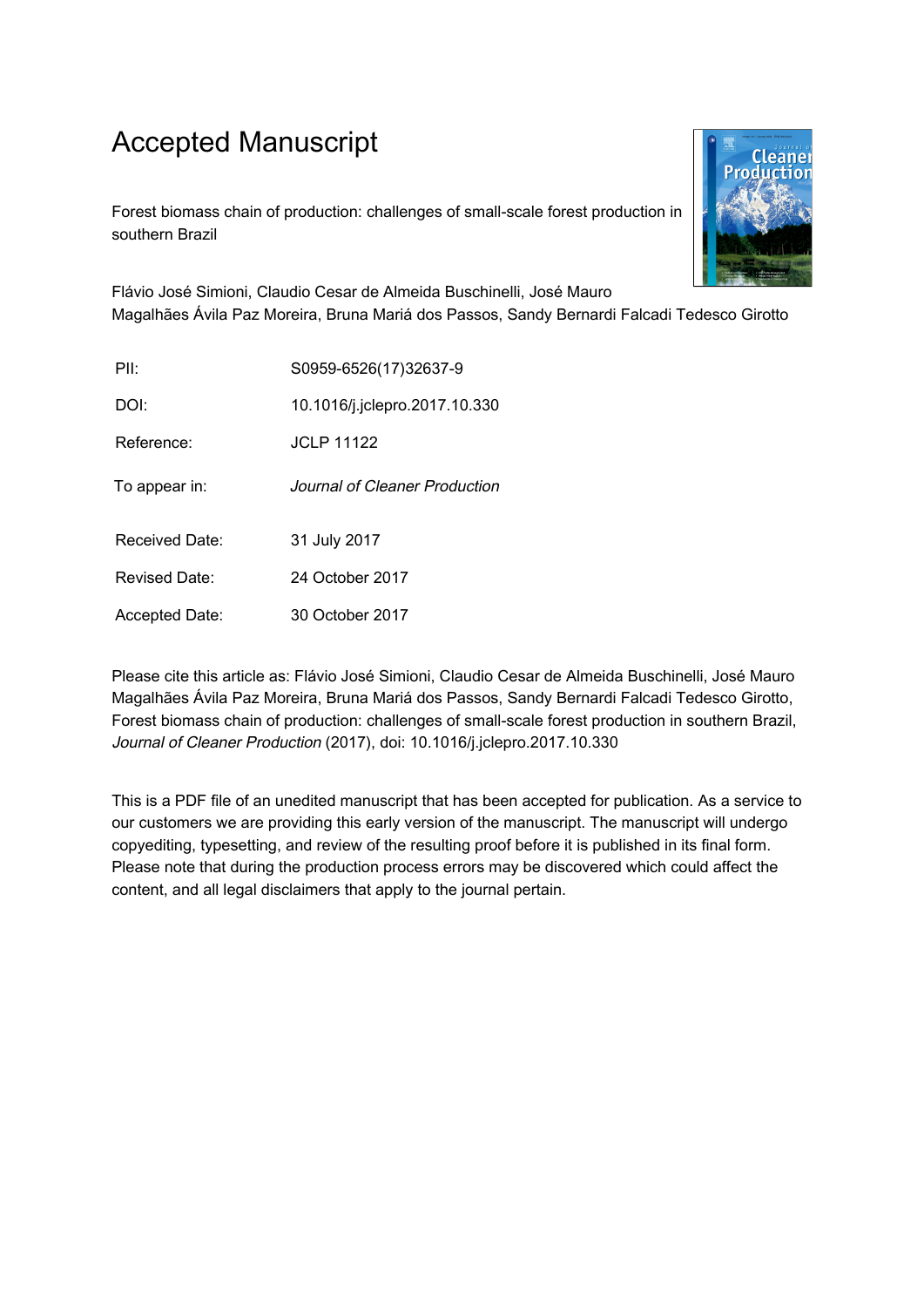#### **Final Version**

## **Forest biomass chain of production: challenges of small-scale forest production in southern Brazil**

Flávio José Simioni<sup>a,\*</sup>, Claudio Cesar de Almeida Buschinelli<sup>b</sup>, José Mauro Magalhães Ávila Paz Moreira<sup>c</sup>, Bruna Mariá dos Passos<sup>d</sup>, Sandy Bernardi Falcadi Tedesco Girotto<sup>a</sup>

<sup>a</sup> *Santa Catarina State University, Av. Luis de Camões, 2090, 88520-000, Lages, Santa Catarina, Brazil.*

*b Brazilian Agricultural Research Corporation, Embrapa Environment, Rodovia SP-340, 13820-000, Jaguariúna, São Paulo, Brazil.*

*c Brazilian Agricultural Research Corporation, Embrapa Forestry, Estrada da Ribeira km 111, 83411-000,Colombo, Paraná, Brazil.*

*<sup>d</sup>Biovita Consultoria Ambiental, R. Athanásio Rosa 363, 89270-000,Guaramirim, Santa Catarina, Brazil.*

### **ABSTRACT**

Renewable resources have substantial participation in the energy network of Brazil. With regard to forest biomass, efforts are being made to increase the participation of firewood from cultivated groves to replace wood from native forests. The aim of the present study was to characterize the chain of production of firewood from cultivated eucalyptus in the region of Santa Cruz do Sul in southern Brazil, focusing on an analysis of the challenges of small-scale firewood production for energy needs and energy self-sufficiency on rural family farms. The research strategy involved data collection through visits and interviews performed in two phases (October 2014 and June 2015) with a sample of 36 agents who represent different segments of the chain of production. A board of forestry experts was united in 2016 for the validation of the data. The results indicated that farmers produce eucalyptus wood to meet their energy demands with low production costs. The main challenges for energy selfsufficiency are related to the scarcity of capital and labor. This study offers important information that can assist in the establishment of public policies and actions to promote the sustainable use of eucalyptus groves to provide energy to small-scale farming operations.

**Keywords**: Eucalyptus firewood; Forest policy; Family farming; Forest costs; Energy selfsufficiency

<sup>\*</sup> Corresponding author.

E-mail address: flavio.simioni@udesc.br